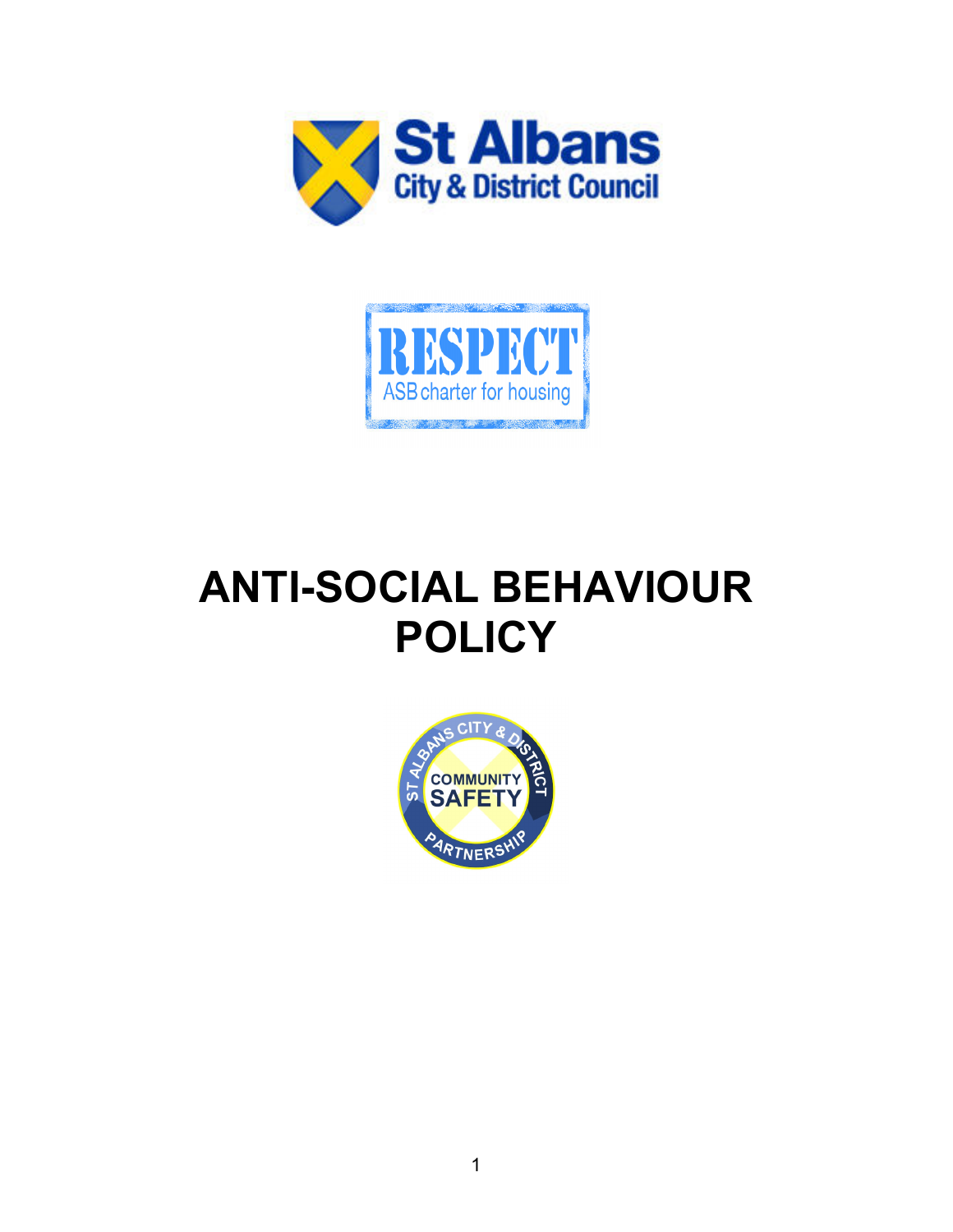# **CONTENTS**

|                               | <b>PAGE</b>             |
|-------------------------------|-------------------------|
| <b>INTRODUCTION</b>           | 3                       |
| <b>PART 1 BACKGROUND</b>      | $\overline{\mathbf{4}}$ |
| ANTI-SOCIAL BEHAVIOUR CHARTER | $\overline{\mathbf{4}}$ |
| <b>COUNCIL TENANCIES</b>      | $\overline{\mathbf{4}}$ |
| <b>HATE CRIME</b>             | 6                       |
| <b>EQUALITY ACT 2010</b>      | 6                       |
| <b>SUPPORT SERVICES</b>       | $\overline{7}$          |
| <b>DIVERSIONARY PROJECTS</b>  | 8                       |
| <b>INFORMATION EXCHANGE</b>   | 8                       |
| <b>PART 2 TAKING ACTION</b>   | 9                       |
| <b>SUPPORTING WITNESSES</b>   | 9                       |
| <b>INITIAL CONTACT</b>        | 10                      |
| <b>ACTIONS</b>                | 11                      |
| <b>CASE CLOSURE</b>           | 15                      |
| <b>MONITORING</b>             | 16                      |
| <b>REVIEW PERIOD</b>          | 16                      |
| <b>COMMUNITY TRIGGER</b>      | 16                      |
|                               |                         |

**APPENDIX 1 – RISK ASSESSMENT TEMPLATE 17**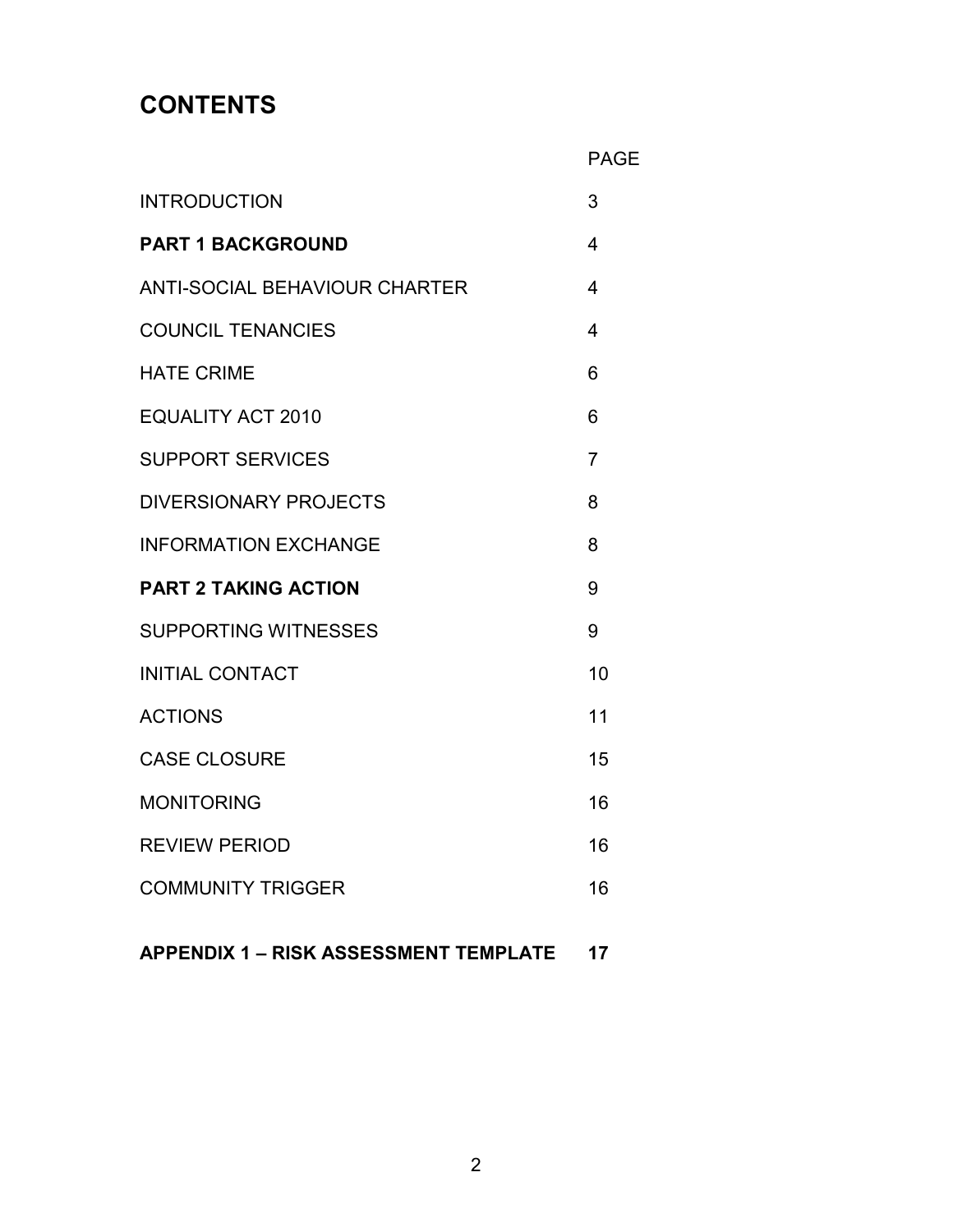#### **INTRODUCTION**

There is not a statutory definition of anti-social behaviour as such. However, it is generally accepted that anti-social behaviour is that which has caused harassment, alarm or distress, this can also include conduct that consists of using, or threatening to use Council owned accommodation for an unlawful purpose.

Therefore this can cover a wide range of behaviours, which are tackled by a variety of Council departments, as outlined in the table below.

| <b>COMMUNITY</b><br>PROTECTION TEAM                               | <b>HOUSING MANAGEMENT</b>                         | LEGAL, DEMOCRATIC<br><b>AND REGULATORY</b><br><b>SERVICES</b> |
|-------------------------------------------------------------------|---------------------------------------------------|---------------------------------------------------------------|
| Drug                                                              | Amplified music - council                         | Amplified music - all                                         |
| dealing/supply/cultivation                                        | tenants only.                                     | tenures.                                                      |
| Actual violence and<br>threats of violence                        | Ball games/children playing                       | Fly-tipping.                                                  |
| Cases involving multiple<br>perpetrators                          | Noisy pets/hoarding pets                          | Noisy building works                                          |
| Threats to CP and<br><b>Housing Staff</b>                         | Car repairs/nuisance from<br>the use of a vehicle | Nuisance bonfires.                                            |
| Serious criminal activity.                                        | Neighbour disputes.                               | Nuisance dogs and dog<br>fouling.                             |
| Responding to Police and<br>other intelligence eg<br><b>MAPPA</b> | Personal drug use                                 | <b>Traveller Encampments</b>                                  |
| Anti-social vehicle use??                                         |                                                   |                                                               |
| <b>Hate Crimes</b>                                                |                                                   |                                                               |
|                                                                   |                                                   |                                                               |
|                                                                   |                                                   |                                                               |

This Policy applies only to the behaviours dealt with by the Community Protection and Housing teams, as above.

It is very important that a distinction is made between conflicting lifestyles/low level noise and persistent and serious misconduct. The Council may receive reports of behaviour that one household considers anti-social, but which maybe considered normal living noise by another. The Council therefore has to take a balanced approach; taking action when behaviour falls outside the range that a 'reasonable' person may find acceptable. It also needs to be made clear that the Police are responsible for responding to crime but that the Council may be able to assist in providing a long term solution to persistent issues.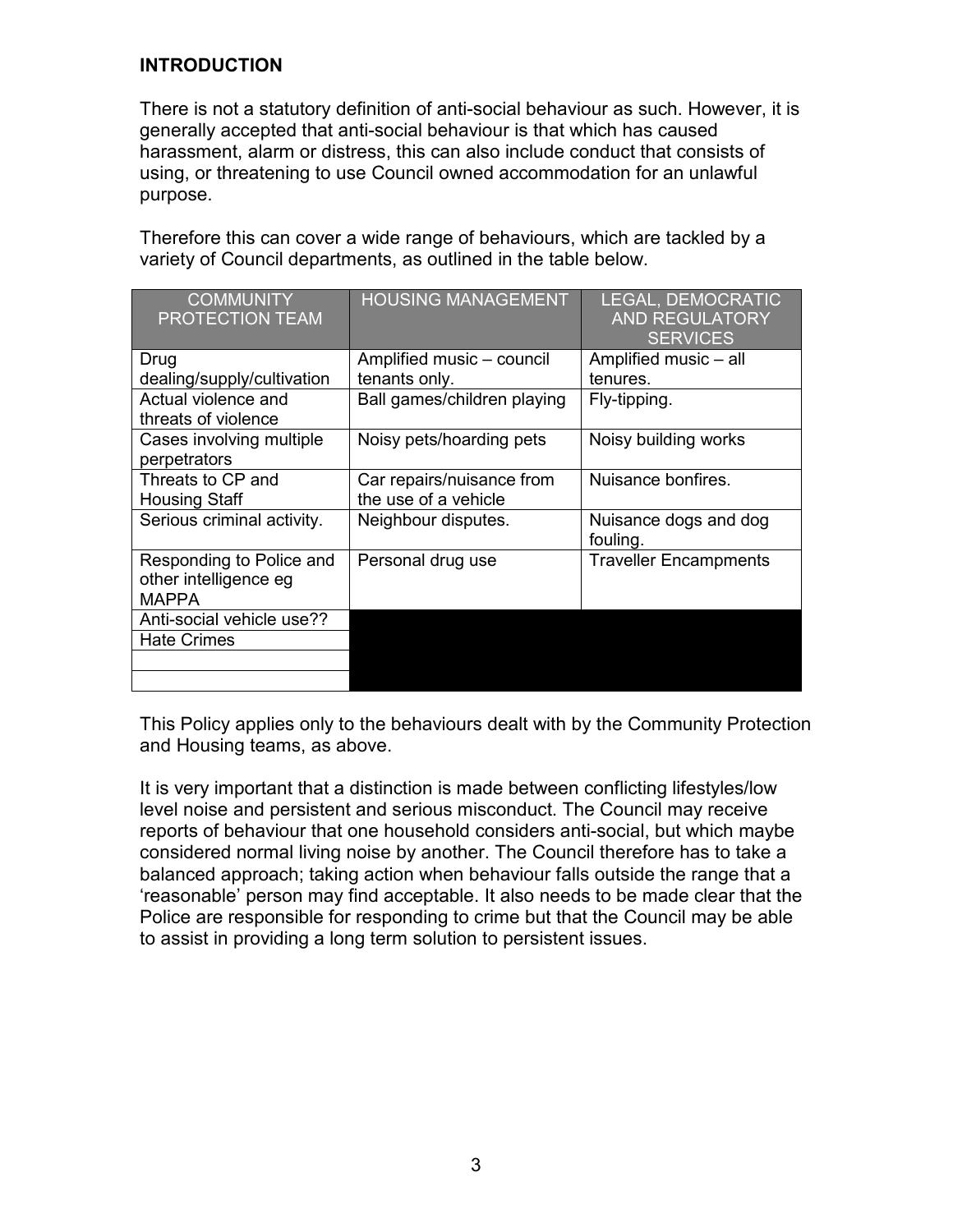# **PART ONE - BACKGROUND**

## **ANTI-SOCIAL BEHAVIOUR CHARTER**

The Council has signed up to the Chartered Institute of Housing Anti-Social Behaviour Charter and therefore our approach and this Policy, incorporates the core commitments of this charter as below:

- **We demonstrate leadership and strategic commitment**
- **We provide an accessible and accountable service**
- **We take swift action to protect communities**
- **We adopt a supportive approach to working with victims and witnesses**
- **We encourage individual and community responsibility**
- **We have a clear focus on prevention and early intervention**
- **We ensure a value for money approach is embedded in our service**

#### **COUNCIL TENANCIES**

Every St Albans Council tenancy has conditions that tenants agree to follow when they sign their tenancy agreement. As well as outlining our conditions as a landlord, the tenancy covers how rent should be paid, how the tenant should treat their property and the kinds of behaviour we consider to be a breach of the tenancy.

All new tenants to the Council, who are not transferring from another social landlord, are given an Introductory tenancy that lasts for at least 12 months, converting to a Flexible Tenancy if there are no pending possession hearings.

If Possession proceedings are commenced against an Introductory tenant and this action is considered necessary and proportionate by the Court, then it is mandatory that the Court awards possession of the property.

For flexible tenancies, possession can be obtained during the fixed time period if there have been serious breaches. This can be mandatory i.e. the Court has no discretion to suspend or adjourn the hearing, if a serious crime has been committed. For further details please see 'Taking Action' below.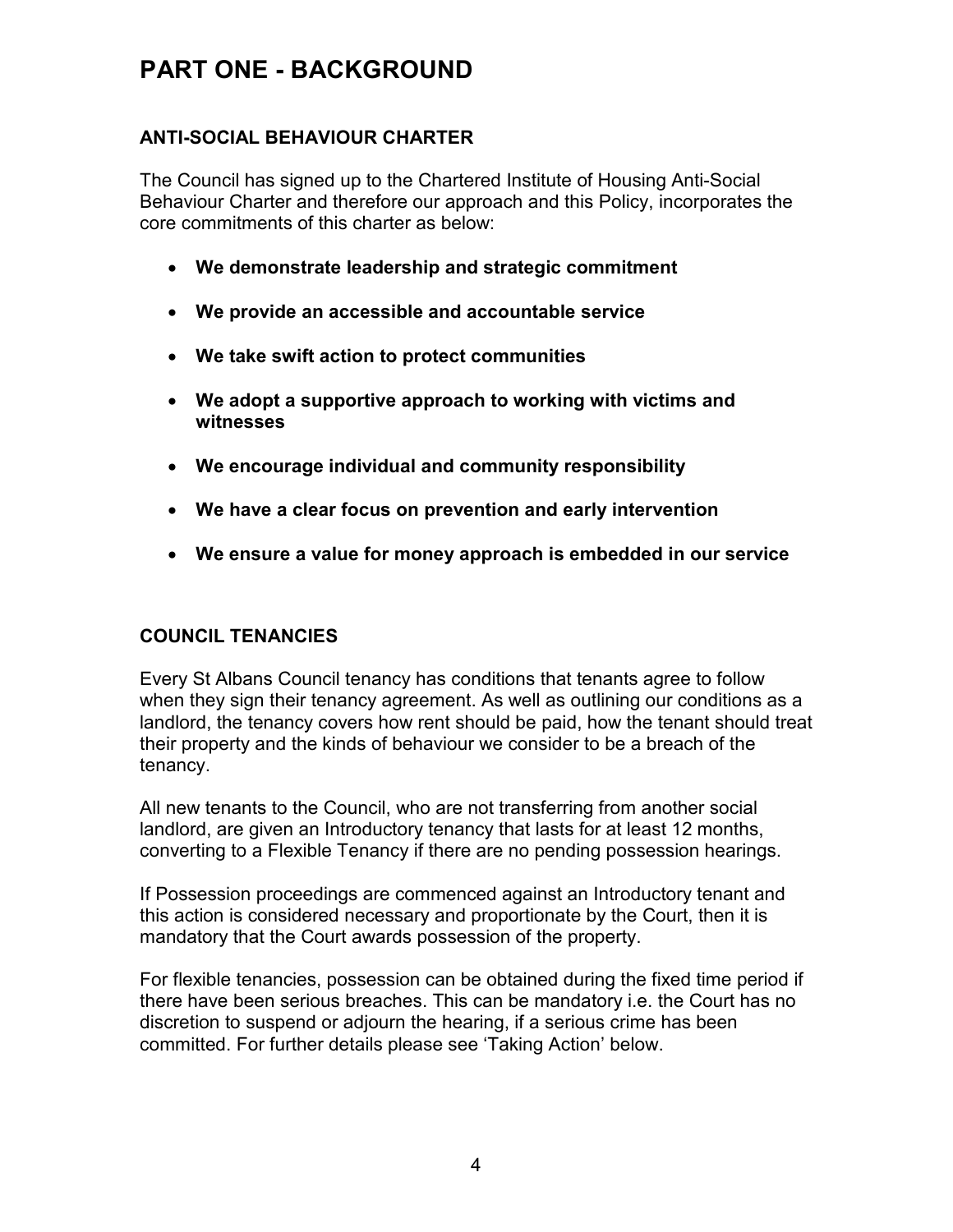The current Council tenancy conditions that cover the main forms of anti-social behaviour are:

## **5.7 Your behaviour**

 As well as being responsible for your own behaviour, you are also responsible for the behaviour of anyone else living in or visiting your home. This includes the areas you share with other households or areas around your home and estate.

- 5.7.1 You must not abuse, harass or intimidate (physically, verbally or in any other way) any council member, employee or contractor we have employed, or any other person lawfully in the area, or behave in a way which is likely to cause alarm or distress to any council member, employee or contractor or any other person lawfully in the area.
- 5.7.2 You must not carry out, or allow anyone living with you to carry out, any form of harassment or other antisocial behaviour.
- 5.7.3 You should not recklessly or deliberately make noise that causes or is likely to cause a nuisance at any time. In any case, you should only use equipment which makes a noise (e.g. washing machine or DIY equipment) during the daytime and not late at night (after 10:00pm) or early in the morning (before 08:00)
- 5.7.4 You must not allow any visitors to carry out any form of harassment or other anti-social behaviour.
- 5.7.5 Harassment or antisocial behaviour is any act or failure to act which interferes with the peace and comfort of our employees, members or contractors, other residents or any other member of the general public.

It includes (but is not limited to) the following.

- Harassing someone because of their age, sex, race, colour, religion, culture, sexuality, disability or lifestyle.
- Being violent or threatening violence.
- Being abusive or using insulting words or behaviour.
- Being offensive
- Damaging, or threatening to damage, someone else's property.
- Writing graffiti, particularly graffiti which is abusive, threatening, offensive or insulting.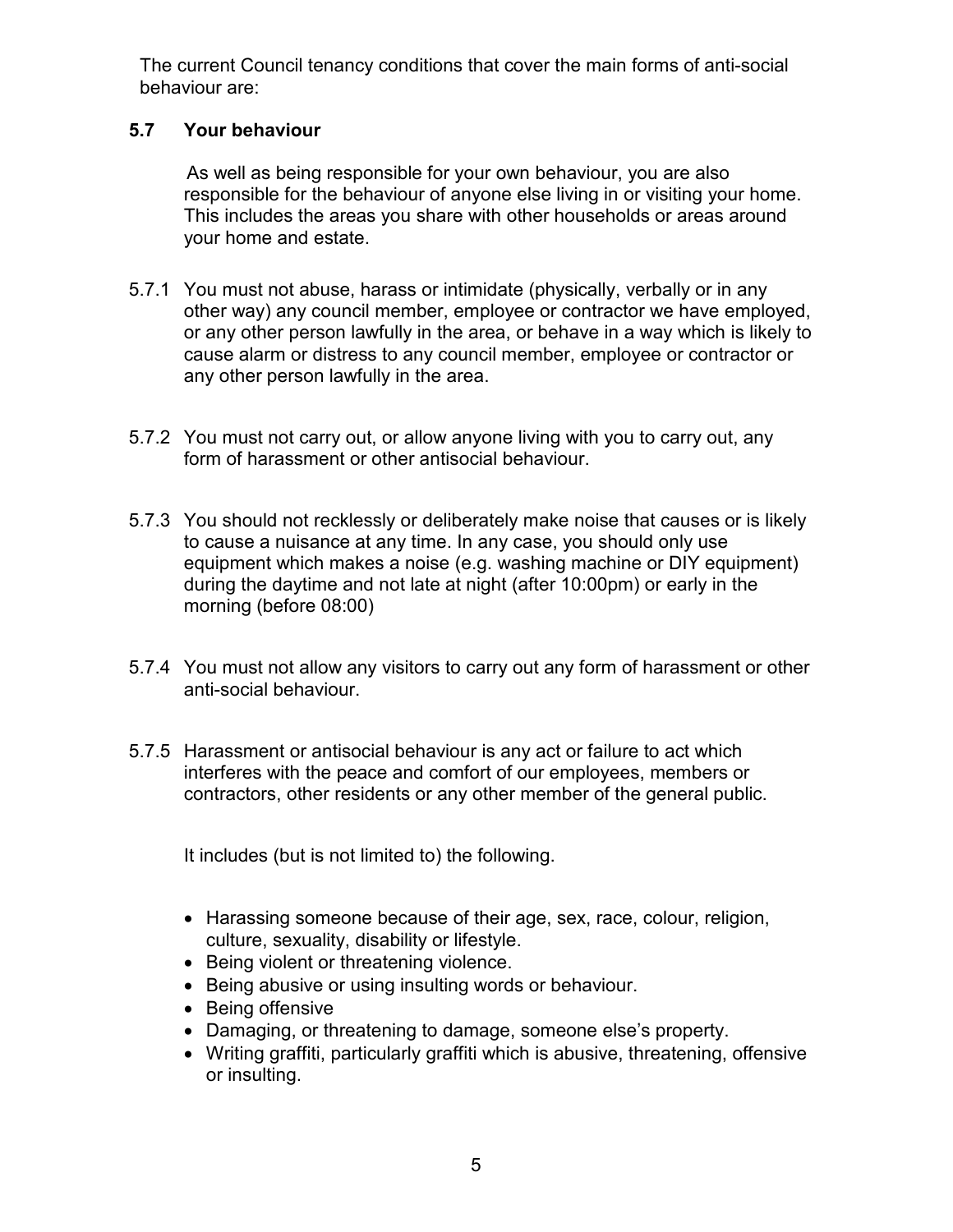- Making unnecessary or excessive noise, including arguing and slamming doors, playing a musical instrument, or playing music or having your TV so loud that it can be heard outside your home.
- Using, or allowing someone else to use, the property for handling or storing stolen goods.
- Any nuisance or annoyance caused by pets including barking or not cleaning up after your pets.
- Playing ball games close to someone else's home.
- 5.7.6 You must not commit, or allow anyone who lives with you to commit, an arrestable offence in the area your home is in.
- 5.7.7 You must not use the property, or allow anyone else to use the property, for any illegal activity (this includes selling, storing or taking drugs, prostitution and storing stolen goods).
- 5.7.8 You must not keep, or allow anyone else to keep unlicensed firearms or any illegal weapon in the property.

For more details related to tackling the breach of Council tenancies please see part 2 'Taking Action'.

# **HATE CRIME**

St Albans does not accept harassment of any kind, be it on the grounds of race, religion, sexual orientation, gender, or disability. **If anyone involved with a case of harassment feels there is a racial element, then the case will be treated as racial harassment.** 

## **EQUALITY ACT 2010**

As well as providing a framework to ensure Council services are not provided in a discriminatory manner. This Act also outlines the approach to be taken when considering legal action against a person who is disabled. Basically, this requires that we:

- Demonstrate that we have taken the disability into account when deciding to proceed with legal action.
- Have concluded that legal action is needed due to the effect of the antisocial behaviour on either the health of the victim and/or perpetrator.
- Ensure the legal action is a proportionate response to the anti-social behaviour.

Therefore it is very important that all staff consider the above points and take all possible actions, throughout the progress of a case.

Such cases should always be discussed with senior officers before proceeding.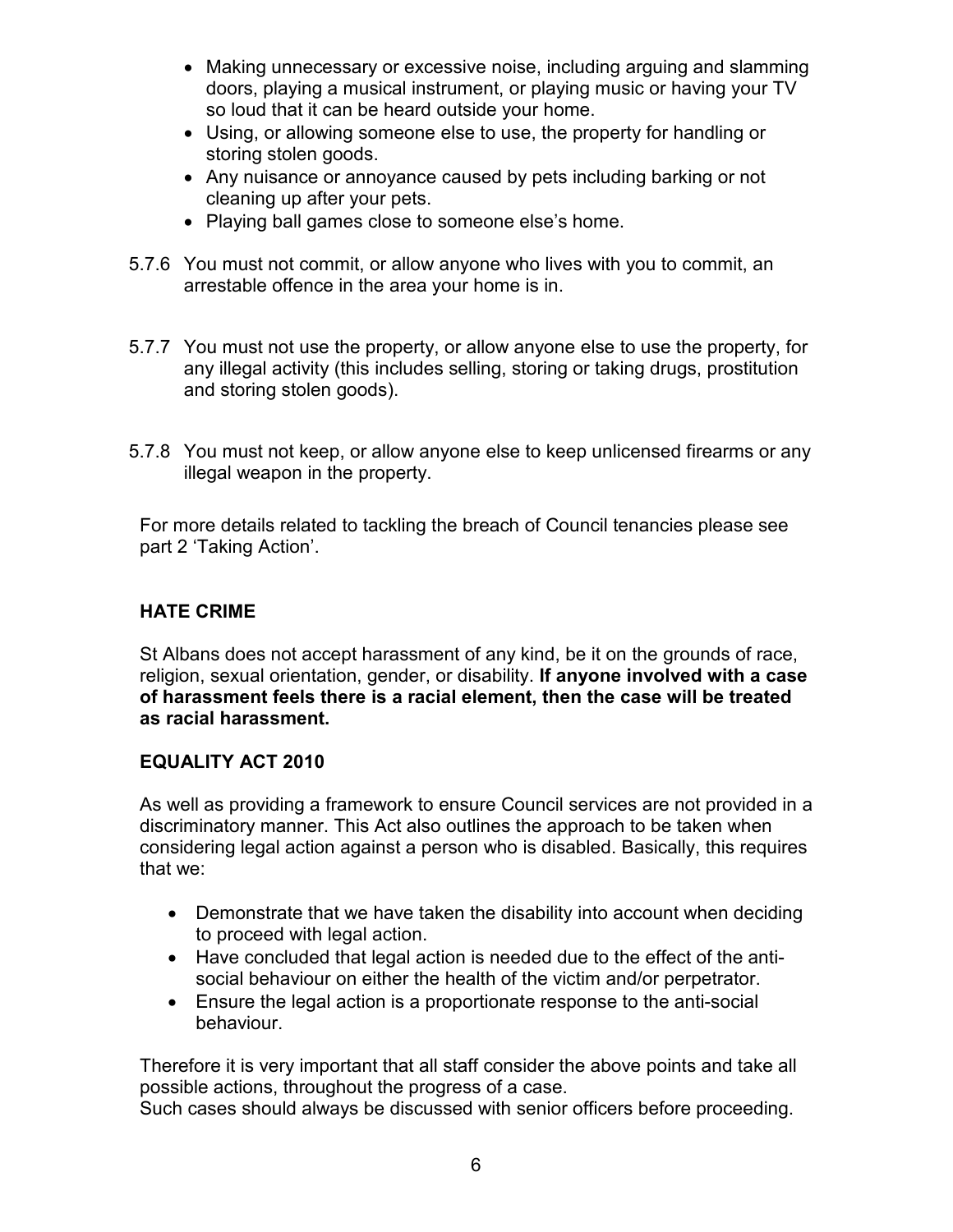#### **SUPPORT SERVICES**

A large number of cases can be resolved through the effective and timely use of intervention and support services, notwithstanding that our main priority will always be the protection of residents and witnesses.

Families First is a service that offers early help to support a child, young person or family at the early stages of the problem. It enables families and professionals to work collaboratively to try and resolve any rising issues. Further information regarding Families First can be found here https://directory.hertfordshire.gov.uk/kb5/hertfordshire/directory/familiesfirst.page

?familiesfirstchannel=0

When young people commit anti-social behaviour there may be a variety of reasons for this. Therefore we will always try to meet face to face in order to undertake an assessment of the particular circumstances. We will then undertake a parallel approach to protect residents whilst working with Hertfordshire County Council Targeted Youth Support Services to provide support to the young person.

Where appropriate, cases will be referred to the Community Mental Health and Community Learning Disability Teams for support and advice to both witnesses and perpetrators. Adequate time should always be given for this support to take effect. However, as cases progress it be necessary to take legal action in order to protect residents and witnesses. Please see the guidance under 'Equalities Act 2010' above.

Assistance for perpetrators who have drug and/or alcohol problems can be sought from the Community Drug and Alcohol Teams, the NHS Single Point of Access team, and Crime Reduction Initiatives (CRI). There is also support available via the local night shelters, in partnership with the Council, who employ a Street Drinker Support Officer and an Outreach Worker. This is to help address anti-social behaviour which may be linked to street homelessness. As mentioned above however, it may still be necessary to undertake legal action, in order to protect residents and witnesses.

The Community Protection Team also has access to a parenting support service which gives intensive counselling to families where relationships have broken down and when this is causing anti-social behaviour problems in the community.

The Council currently funds a Tenancy Support Service via Hightown Praetorian Housing Association. This service provides support for tenants who are more vulnerable and need extra assistance in managing their tenancy.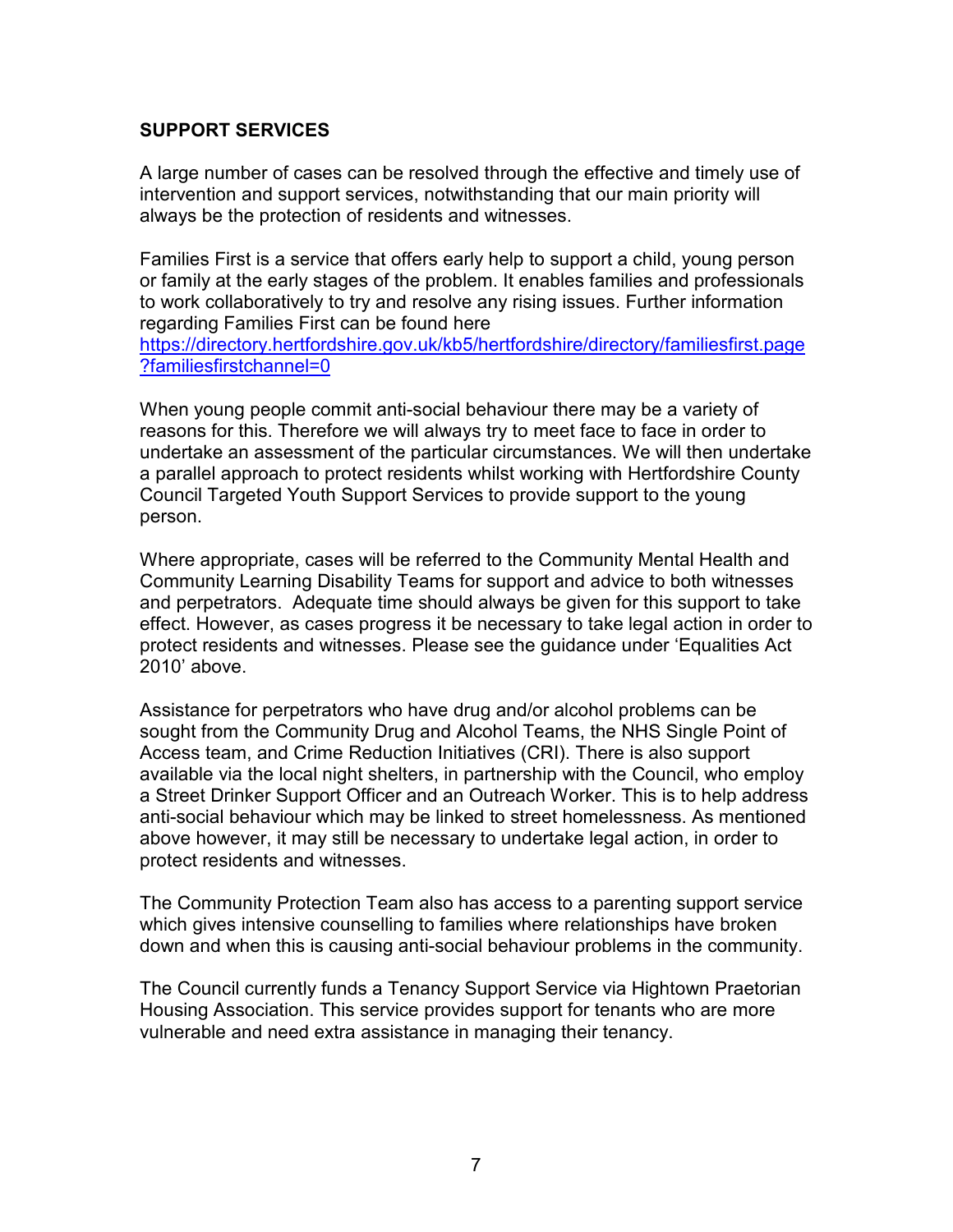## **DIVERSIONARY PROJECTS**

The Council and Community Safety Partnership assist via funding and staff time, a number of projects. These include the Watford FC Onside football scheme which currently provides weekly football sessions for young people at six sites across the District.

Funds are also provided by the Community Safety Partnership for the Hertfordshire Fire and Rescue Service 'LIFE' project. This scheme entails a group of young people, referred by agencies such as the Council and Police, undertaking intensive training, similar to that of a Firefighter, for a day at St Albans Fire Station. Another scheme offered by Herts Fire and Rescue Service is Firesetters, which is a programme set to deter young people who are committing arson or showing a fascination in fire.

# **INFORMATION EXCHANGE**

St Albans Council exchanges information with various agencies when it is appropriate to tackle anti-social behaviour and/or prevent and detect crime, whilst complying with the relevant legislation. As detailed in the section on witness management; permission will normally be sought from witnesses before disclosing information to other agencies. However, if the exchange is needed for the prevention or detection of serious crime or to prevent abuse, this exchange may take place without permission or prior notification.

The information that may be shared is detailed below:

- Name and address of witnesses and complainants.
- Details of anti-social behaviour complaints.
- Details of addresses possibly used for dealing drugs.
- Intelligence concerning certain offenders/perpetrators.
- Allegations of child abuse.
- Racial and other harassment details.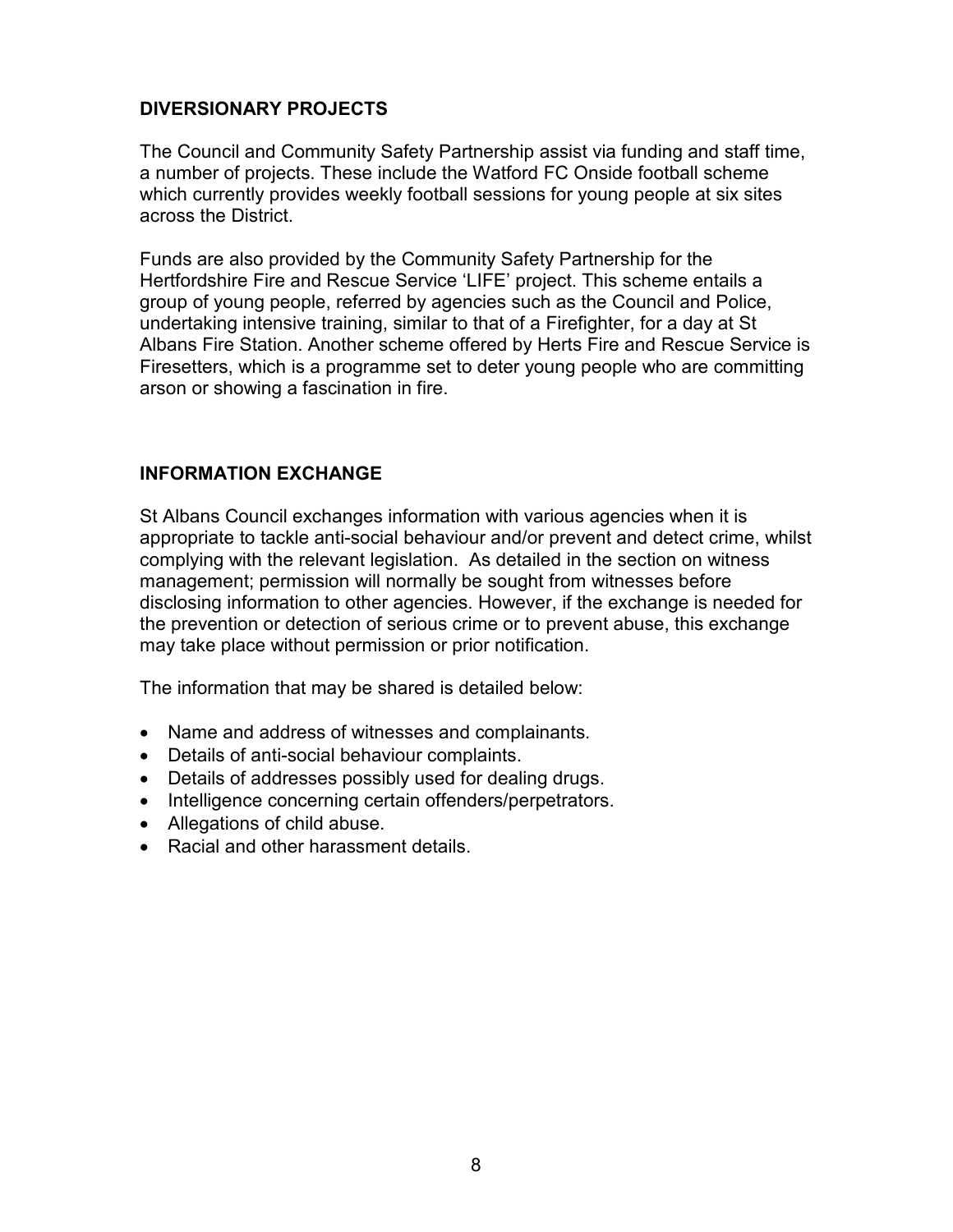# **PART 2 TAKING ACTION**

There are many actions that can be taken both from the enforcement and preventative angles, as explained below in further detail.

In all but the most serious of cases, a mixture of approaches will be considered and implemented where possible in an effort to try and solve the problem.

In certain cases we will receive a series of allegations and counter-allegations, with no witnesses or independent evidence. As mentioned on page 3, a balanced approach will be taken based on the information available. If it is not possible to identify a clear perpetrator, Mediation or Restorative Justice may be the only actions available. Please see the relevant sections below for further details.

#### **SUPPORTING WITNESSES**

How witnesses are supported is very important. In many cases they will be concerned about repercussions and the legal process. The Community Protection Team will undertake a face to face discussion for all new cases whenever possible. The Community Protection and Housing Teams will complete a witness risk assessment (Appendix 1) for all cases, to identify any vulnerability at the earliest possible stage.

Once this assessment is completed, it is also important that a plan of action is discussed, outlining the realistic outcomes and options available.

Feedback from residents has highlighted that it is important to provide updates as the case progresses and when key actions are taken, such as service of a Notice of Seeking Possession. This ensures witnesses have full information, which increases confidence levels and also helps to prevent any misunderstanding.

It is possible to exhibit witness statements from residents as 'hearsay'; this means Officers will present the statements on the witnesses' behalf, avoiding the need to attend court. In extreme cases this can be done anonymously. Clear reasons need to be given as to why the witness does not want to attend Court. It does need to be made clear that hearsay evidence can seriously affect the chance of success at Court.

Information provided by witnesses is kept confidential and is normally only disclosed to other agencies with permission, which is obtained via a signature on the risk assessment form. However, information may be disclosed to the Police or Social Services without permission or prior notification, if it is needed for the prevention or detection of crime or to prevent abuse.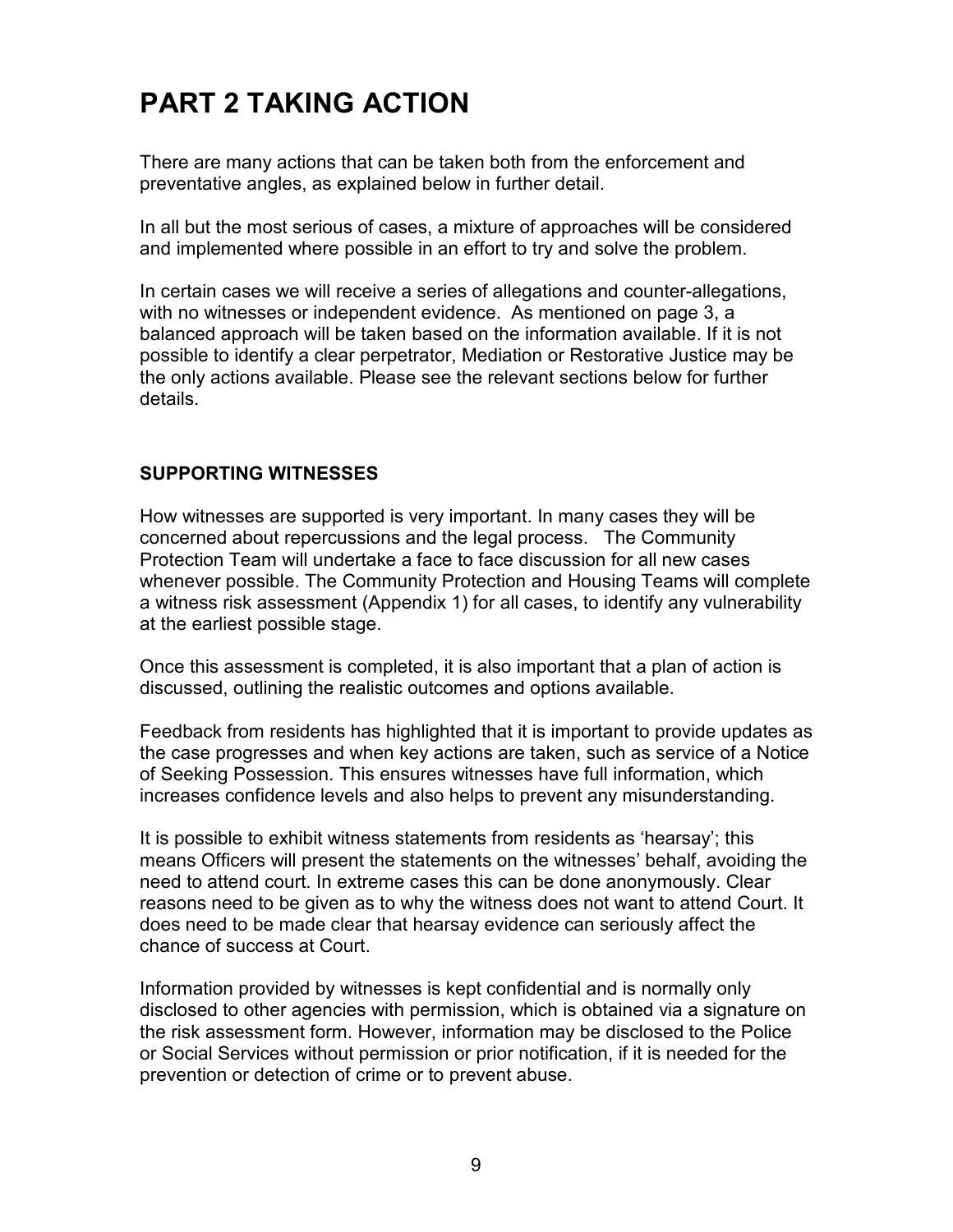The Council does have access to a small number of CCTV systems that can be deployed at a street location or in individual homes. These systems are only available for high risk or very serious cases and the decision to deploy such systems will depend on the circumstances of each case.

The Council's Housing Review Panel can consider requests for awarding extra priority to a transfer application. Unless there are exceptional circumstances, priority will not be awarded if the Council has not had the opportunity to take reasonable action and if the request is not supported by a Police Neighbourhood Team Sergeant or above. Any priority banding awarded for an urgent move will be removed if the problem ceases or if an offer of accommodation is deemed to have been unreasonably refused.

When appropriate we will publicise the results of actions we have taken.

# **INITIAL CONTACT**

- All Officers will accept reports on the phone, during interviews, by letter, email or incident log, obtaining as much detail as possible, for example, date, time, names or descriptions of persons involved.
- Community Protection staff will meet witnesses face to face to obtain initial details.
- Community Protection and Housing staff will complete a witness risk assessment for all new cases.
- All Officers will respond to routine reports within 3 working days.
- All Officers will respond within 24 hours to reports :
	- 1. Involving high risk/vulnerable witnesses and victims.
	- 2. Of violence, and threats of.
	- 3. Drug dealing.
- Once sufficient information is received, all staff will explain to the witness the proposed course of action. Outlining clearly the action we can and cannot take based on the available information.
- If there is a group of residents reporting problems, arrange a meeting. This can greatly build confidence, increases the chance of success at Court and increases the resilience of the community on a long term basis.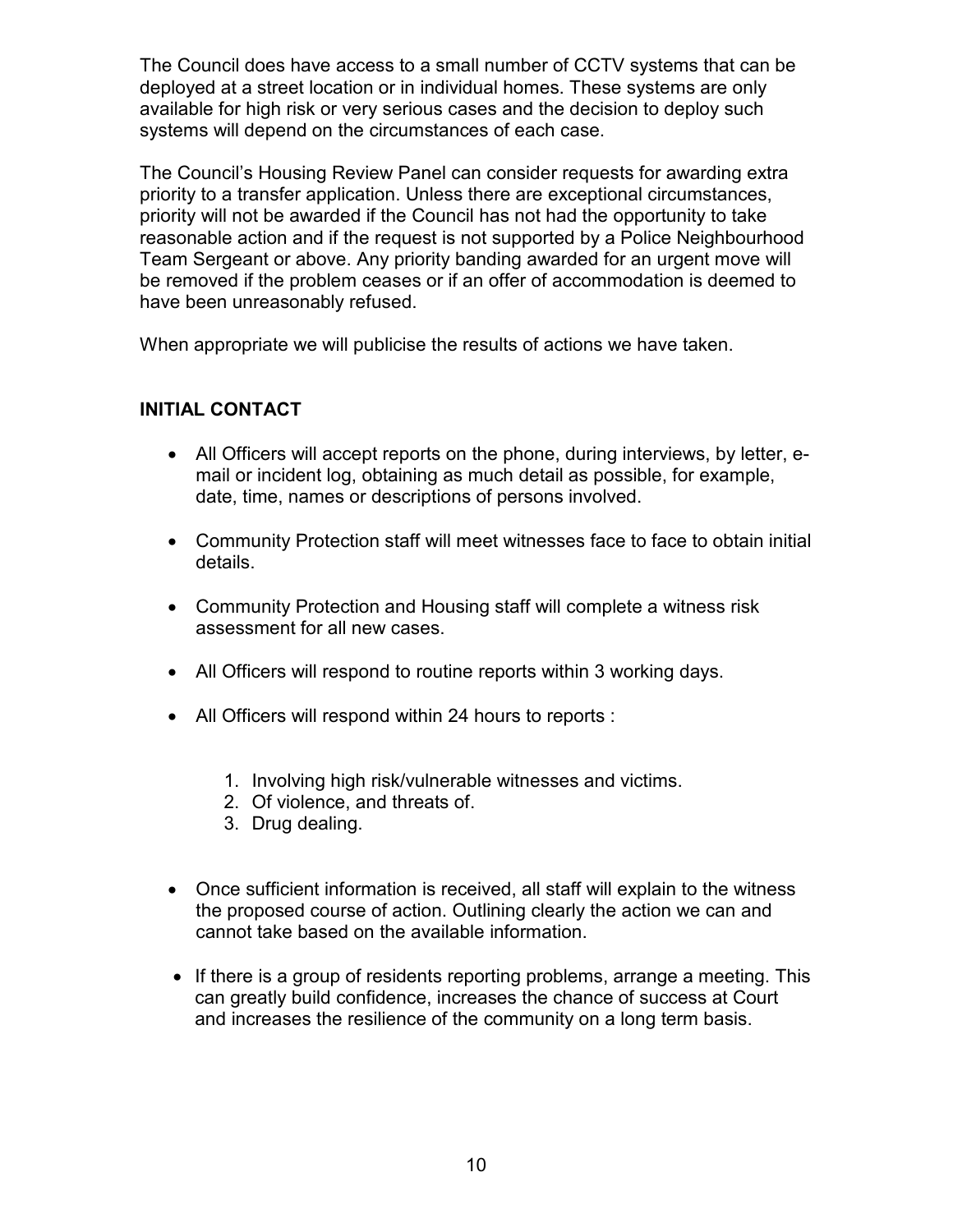# **ACTIONS**

#### **There is not a set process outlining the order in which these actions will be used. This will depend on the circumstances of each individual case**

#### Letter/Telephone call/Interview

Initially, we may make contact with the alleged perpetrator by way of a phone call, letter or interview and in a large proportion of cases this does resolve matters. In all but the most serious case we will attempt to obtain the other party's side of events. It is quite common to receive counter allegations. This action may take place on various occasions as case progresses.

Officers will always advise alleged perpetrators that legal action may be taken and will advise them to seek independent legal advice. Joint visits and interviews may also take place with Police, Social Workers and other agencies, when appropriate.

#### **Mediation**

In many neighbour disputes this may be the first and only action that the council can recommend. Mediation allows people to discuss their differences in a controlled manner to try and come to an agreement, without resorting to legal action. This is free, and both parties must agree for this process to be commenced.

Mediation is particularly suitable in neighbour disputes where complaints and counter complaints are received and in cases where the problem appears to be a clash in lifestyles. In some case we may not agree to take any further action unless this is attempted, see Case Closure, page 15.

#### Restorative Practice

Housing Management and Community Protection Officers have been trained to undertake Restorative Practice. This is similar to Mediation but is much quicker and can be used whether or not there appears to be a clear perpetrator. As with mediation, we may not agree to take further action unless this is attempted, the process is free and both parties must agree before the process can commence.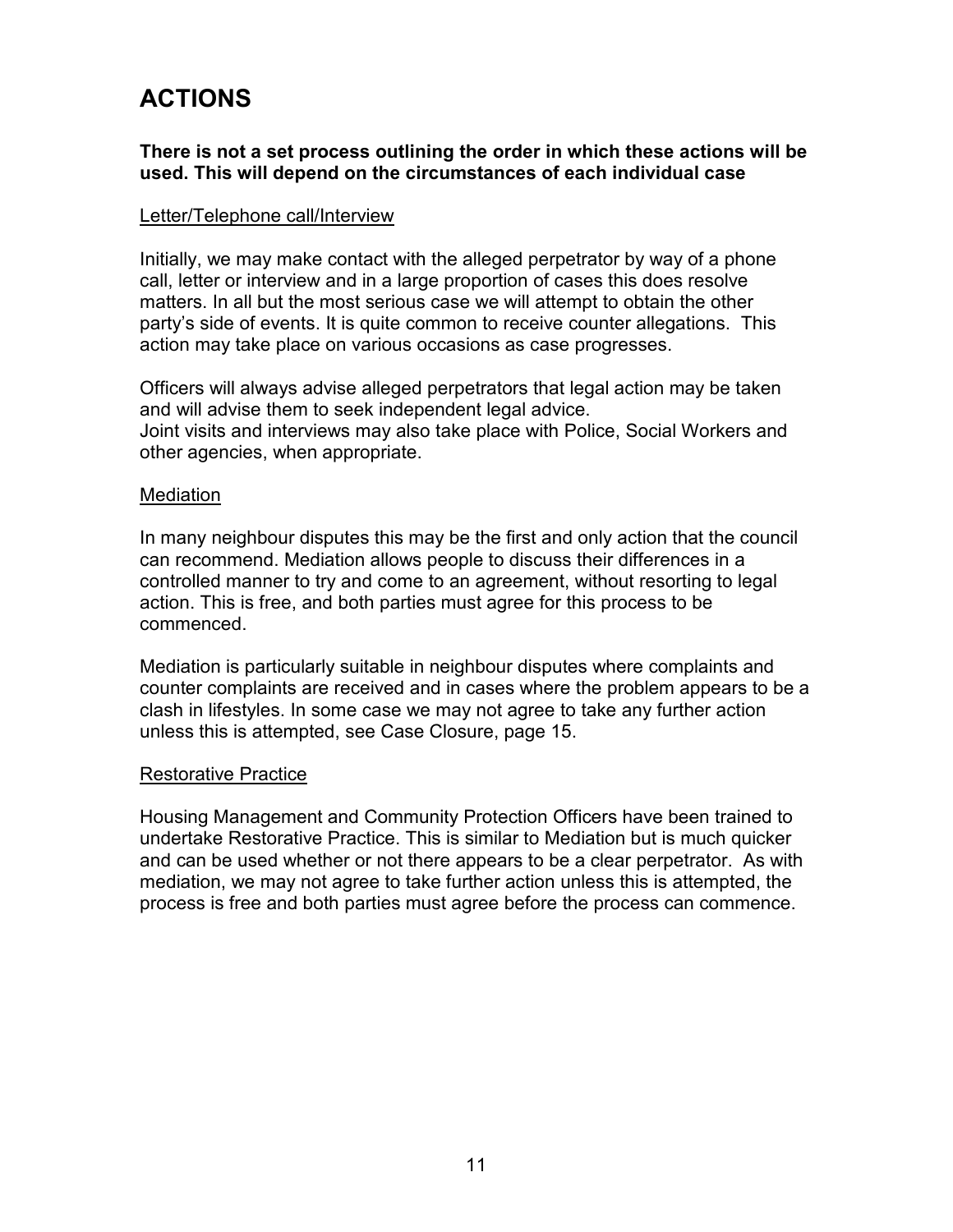#### Acceptable Behaviour Contracts

Referred to as an ABC. This is a document drawn up with the Council, and Police which contains a list of behaviour that someone committing or suspected of committing anti-social behaviour signs to agree they will no longer commit. Most often, these are used for youths and in that case a parent or guardian will also sign. Other agencies such as Social Services, Targeted Youth Support Services may also sign.

The conditions will depend on the circumstances of the case but generally they will cover behaviour that needs to cease, for example not to throw stones at windows or not to enter property without permission. ABCs have been very successful in dealing with youth nuisance and do not give the young person a criminal record.

Some subjects of ABCs do not alter their behaviour and further action then needs to be considered. Although an ABC is not a legally binding document, it does detail that if the conditions are broken and nuisance, alarm or harassment result then criminal proceedings, possession proceedings, community protection warning or an injunction may be considered. If the subject does not sign an ABC, this can be used as evidence of failure to co-operate, if further action is taken.

#### **Surveillance**

The Council does have use of several CCTV cameras that can be installed to gather evidence if a suitable location is available and this action is necessary and proportionate. Unless there is serious crime taking place, the Council is not able to carry out covert or hidden surveillance. Instead the cameras need to be visible with clear signage.

#### **Injunctions**

It is possible for the Council to apply for Injunctions to prevent certain behaviour or to prevent people from entering certain locations. The behaviour needs to be serious enough to warrant an order being made and it has to be 'just and convenient' to grant the order. For matters related to the management of Council tenancies the threshold is behaviour that has caused nuisance and annoyance, for non council tenancies, the threshold is behaviour that has caused harassment, alarm or distress.

Breach of an injunction is contempt of Court, which is not a criminal offence. However, a prison sentence can be the ordered for repeated breaches. Where there has been violence, threats of violence or there is a serious risk to health from the behaviour; a power of arrest for a breach can be attached. It is not possible for evidence of a breach to be given anonymously. It is possible to apply for mandatory possession of a council tenancy where there have been Injunction breaches.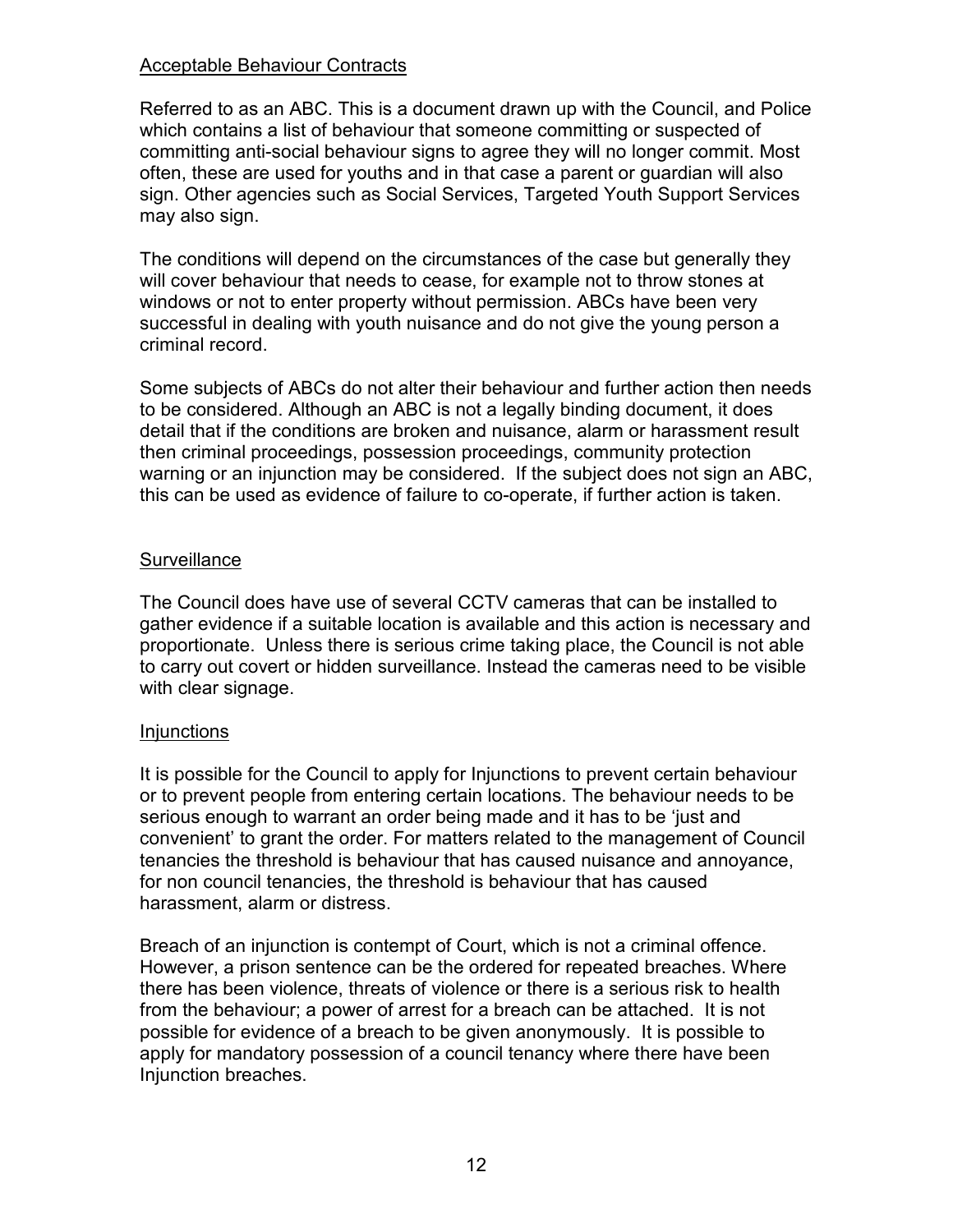#### Suspension of the Right to Buy

The Right to Buy can be suspended by the County Court if the Council can show that the tenant, someone living in, or someone visiting the property in question has engaged or threatened to engage in conduct which has caused or is likely to cause harassment, alarm or distress. The suspension period is any length of time which is considered reasonable.

#### Possession Action

Generally we can apply for possession when there have been serious breaches of the tenancy, it is possible to establish a perpetrator and other actions, e.g. mediation have been tried and have failed. In very serious cases, we may apply to Court straight away.

If a tenancy is Introductory, (all new tenancies except those given to transferring existing tenants are Introductory for the first year) a Notice of Intention to Seek Possession, a NISP is served. The tenant then has time to ask for a review of the case. If the review is successful then the case is suspended, if not, the case proceeds to Court.

If the Council does apply to Court with an Introductory tenancy, and the application is reasonable in the circumstances, then the Court should award possession of the property. The case should not be suspended or put off until another time. Once possession has been awarded, the Council can then apply for an eviction warrant when appropriate.

For Secure tenancies and in all but the most urgent cases it is necessary to serve a Notice of Seeking Possession, a NOSP. The NOSP gives the tenant four weeks notice that an application will be made to the Court, or an application can be made to the Court straight away – this will depend on the circumstances. When the case goes to Court a judge will decide the outcome.

The Judge may:

- Decide not to give an Order, or 'adjourn' the hearing for more information, to give a chance for the perpetrators to change their behaviour or to give other options a chance.
- Give an Order for possession to take effect after a period of time, usually 28 days. After this time period, the Council can apply for an eviction warrant. For cases involving serious criminal behaviour and breaches of an injunction it is possible to apply for mandatory possession.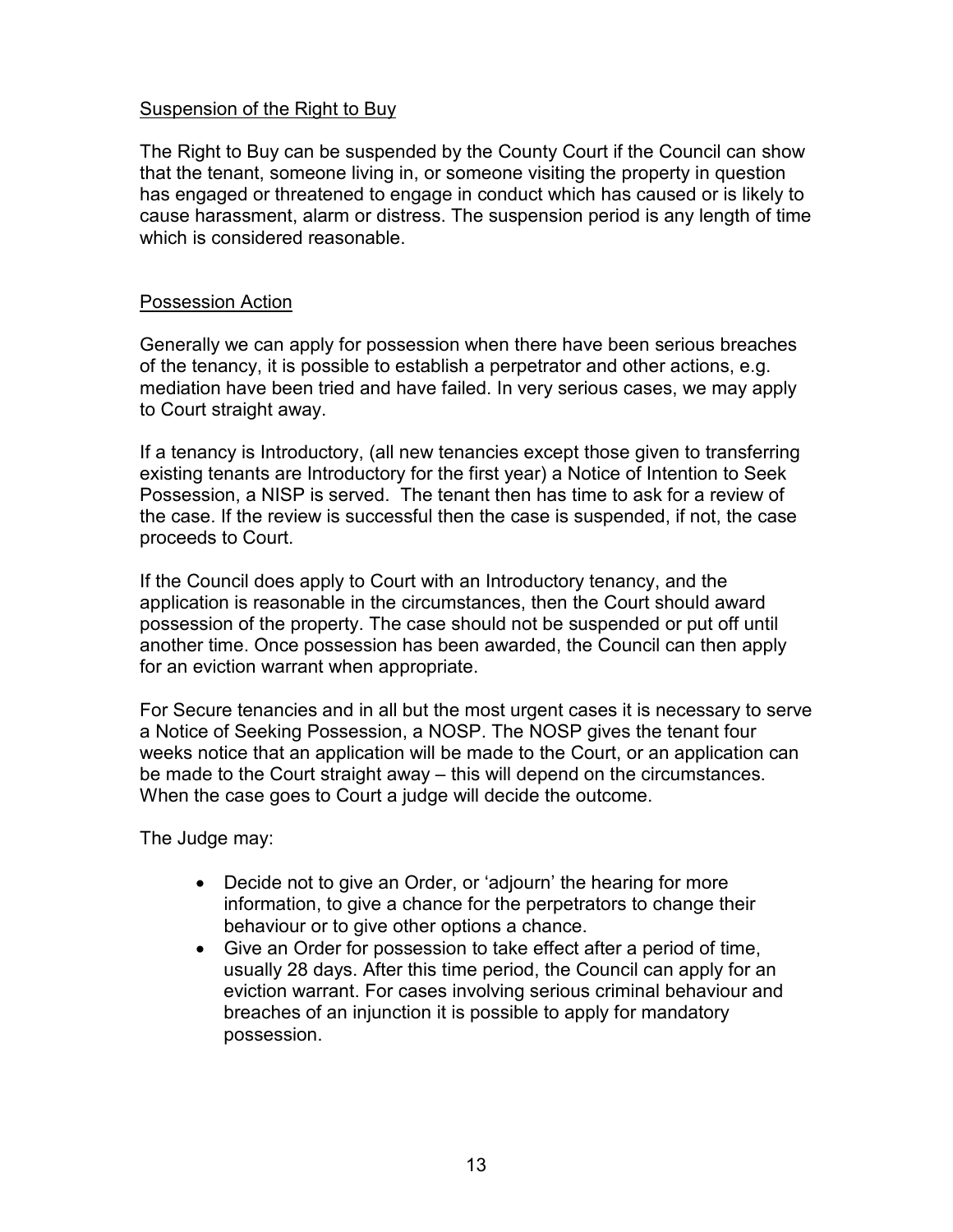• Give an Order for possession, but 'suspended' so long as the perpetrator follows conditions set down by the Court. If the perpetrator does not follow the conditions, the Council can apply for an eviction warrant.

It is also possible to 'demote' a tenancy. This means that the Council can apply to the Court for a Secure tenancy to be reduced to the status of an Introductory tenancy. This means that if serious anti-social behaviour persists, the Court has much less discretion in deciding whether to grant the Council possession of the property.

#### Community Protection Notice

This is a power that allows for Council or Police Officers to issue a notice (following a warning) if certain behaviours are taking place. The behaviour has to have a detrimental effect on the quality of life of people in a locality, be of a persistent nature and be unreasonable.

Breach of the Notice is a criminal offence punishable by a fixed penalty notice or a fine. This Notice does not replace or over ride the Council's responsibilities under the Environmental Protection Act 1990.

#### Public Space Protection Order

This is an Order available to Councils that allow for restrictions to be placed on the use of public spaces. These Orders are available when there has been behaviour that has or is likely to have had a detrimental effect on the quality of life of those in the locality; the behaviour is or is likely to persistent, is or is likely to be persistent and justifies the restrictions imposed.

#### Criminal Behaviour Order

This partially replaces the Anti-Social Behaviour Order and allows for the Criminal Prosecution Service, (when prosecuting a case), to attach an Order with conditions if the Court is satisfied that the perpetrator has caused harassment, alarm or distress and that the Order will help prevent this. It is important to note that the perpetrator needs to be convicted of an offence before a Criminal Behaviour Order can be applied for.

The Police or Council can ask the CPS for one of these Orders. It is a criminal offence to breach this order and they can last from a minimum of two years up to an indefinite period.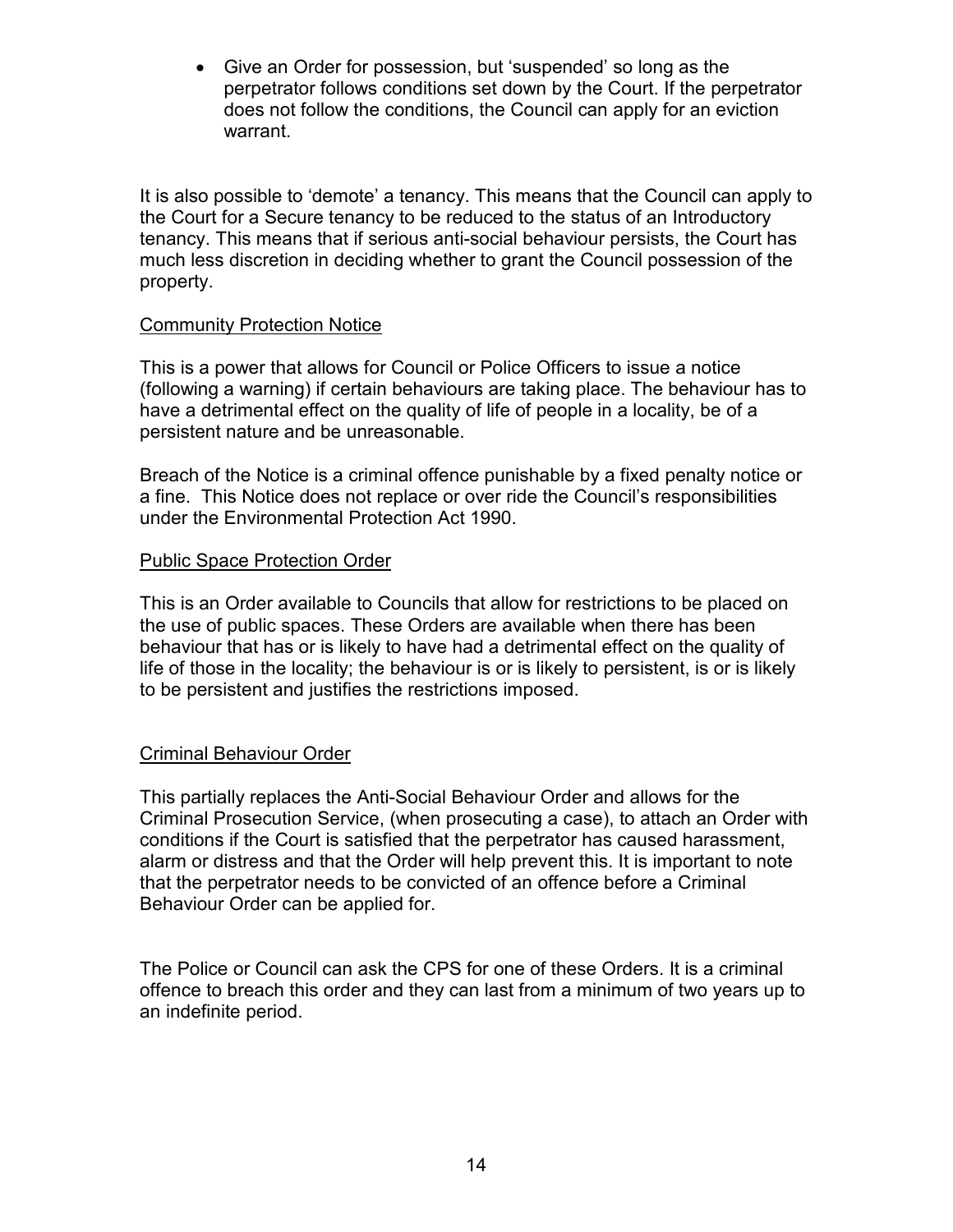#### Closure Notice and Closure Order

This is a two stage process that allows the Council or Police to close premises. The first stage is the service of a Closure Notice if use of the premises has resulted in or is likely to result in serious nuisance to members of the public.

This Notice can last for 48 hours and once served, everyone apart from persons with a legal right to occupy the property must leave or they will be committing a criminal offence.

Unless the Notice is cancelled, the case then is referred to the Magistrates Court to consider whether a Closure Order should be made. The Order prevents anyone from entering the property without permission of the applicant and lasts for 3 months and can be extended up to six months. Breach of the Order is a criminal offence. Before making an Order the Court needs to be satisfied:

- that a person has engaged or is likely to engage in disorderly, offensive behaviour on the premises, or
- that the use of the premises has resulted or is likely to result in serious nuisance to members of the public, or
- that there has been or is likely to be disorder near the premises, associated with the use of the premises and that the order is necessary to prevent the behaviour, nuisance or disorder from continuing, recurring or occurring.

# **CASE CLOSURE**

The Community Protection Team regularly reviews open cases to see if these should be closed.

If there have been no complaints for a number of weeks and there are no legal orders in place, a case will normally be closed. This will involve sending a letter to the witnesses involved with a satisfaction survey.

Cases may also be closed in certain circumstances where there are recent incidents. These cases can include:

- Long running neighbour disputes where it is impossible to ascertain the facts from a series of allegations or counter allegations, where mediation has been attempted and when the Council is powerless to improve relations.
- Cases where there is no evidence (that meets the civil balance of probabilities test) of behaviour requiring the Council's intervention.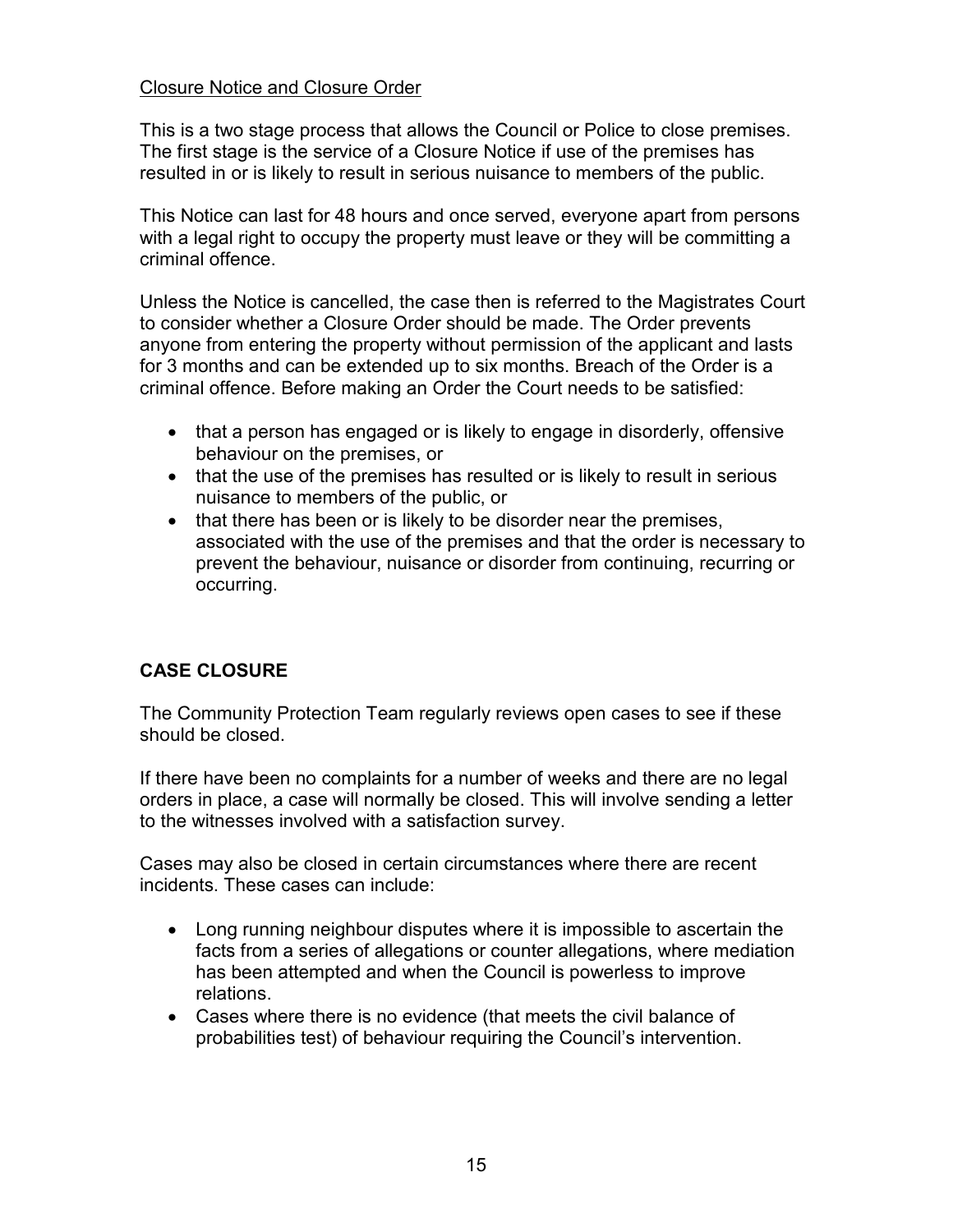Cases mentioned above could have involved Officers in numerous home visits, the use of monitoring equipment, letters to other residents, mediation, and restorative practice. Support may continue to be provided in other ways, but the case will remain closed unless there is new evidence of significant nuisance.

# **COMMUNITY TRIGGER**

This is a review action that allows for anyone to ask for a case to be reviewed if a threshold is met. The local threshold is met if three reports are made from an individual about separate incidents within a six month period or three individuals have separately reported incidents within a six month period.

We will also consider requests for a review in the light of:

- 1. The persistence of the behaviour.
- 2. The harm or potential for harm.
- 3. The adequacy of the response.

The Review is undertaken by Officers from the Council, Police and Housing Associations when relevant.

If you would like to request that the Community Trigger is used please contact the Council on 01727 819538.

Further information regarding the Community Trigger or any of the above 'Actions' available to the Council can be found at www.gov.uk/government/publications/anti-social-behaviour-crime-and-policingbill-anti-social-behaviour

#### **MONITORING**

The Council has a case management package that allows all Officers involved to process and manage cases electronically. This package also allows for statistical reports to be produced.

## **COMPLAINTS**

If you are unhappy with the outcome of a case or wish for a case to be reviewed, please contact the Complaints Team at the Council via our website at **www.stalbans.gov.uk/contact-us/feedback/default.aspx**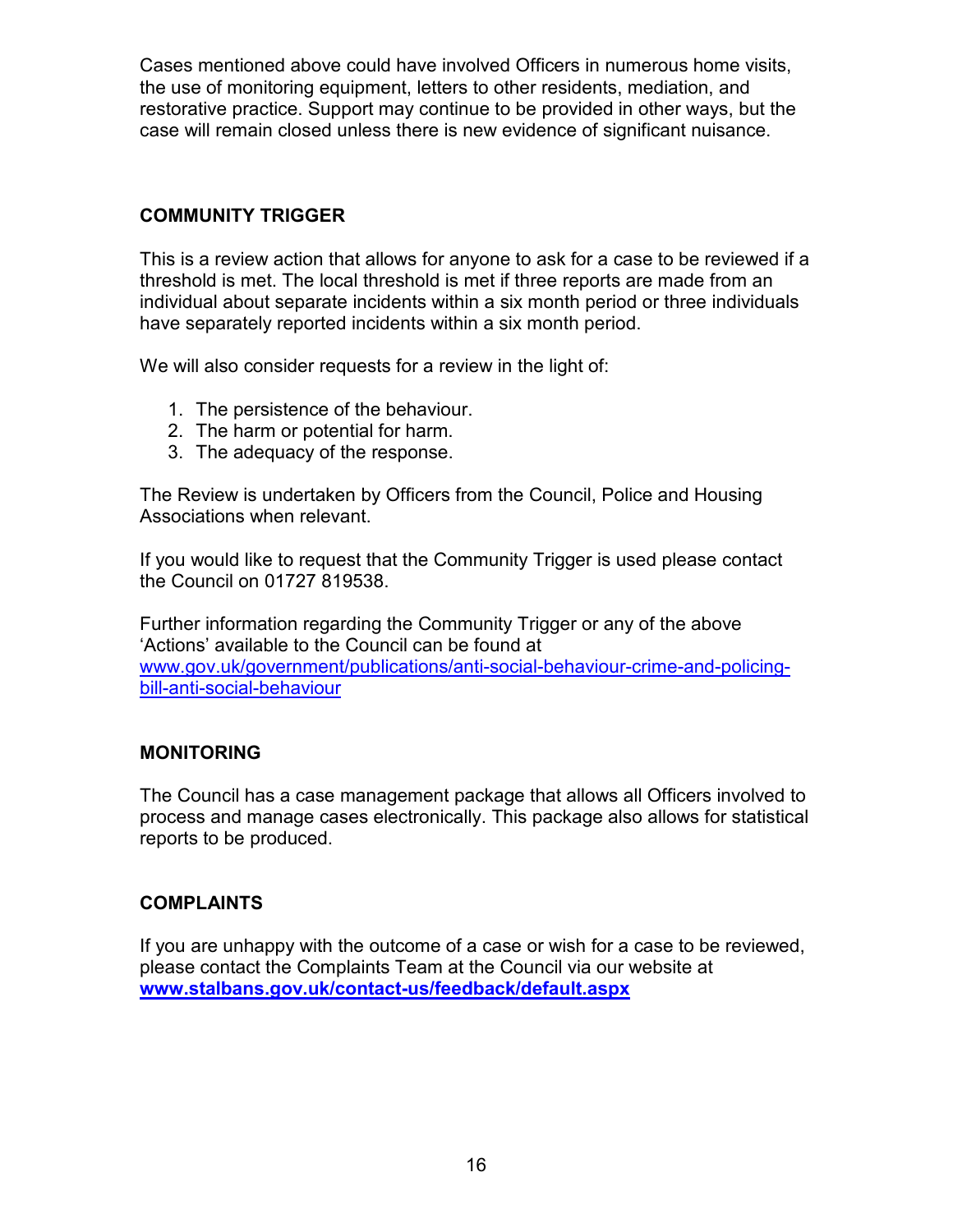#### **REVIEW PERIOD**

The Principal Community Protection Officer will review this policy when new legislation is introduced, or when there are significant changes to legal precedents or good practice.

This policy has been written to comply with the following legislation; The Children Act 1989, The Crime and Disorder Act 1998, The Disability Discrimination Act 1995, The Regulation of Investigatory Powers Act 2000, The Homelessness Act 2002, The Human Rights Act 1998, The Housing Acts 1985 and 1996, The Antisocial behaviour Act 2003, The Equalities Act 2010, and The Anti-social Behaviour Crime and Policing Act 2014.

Last reviewed: February 2018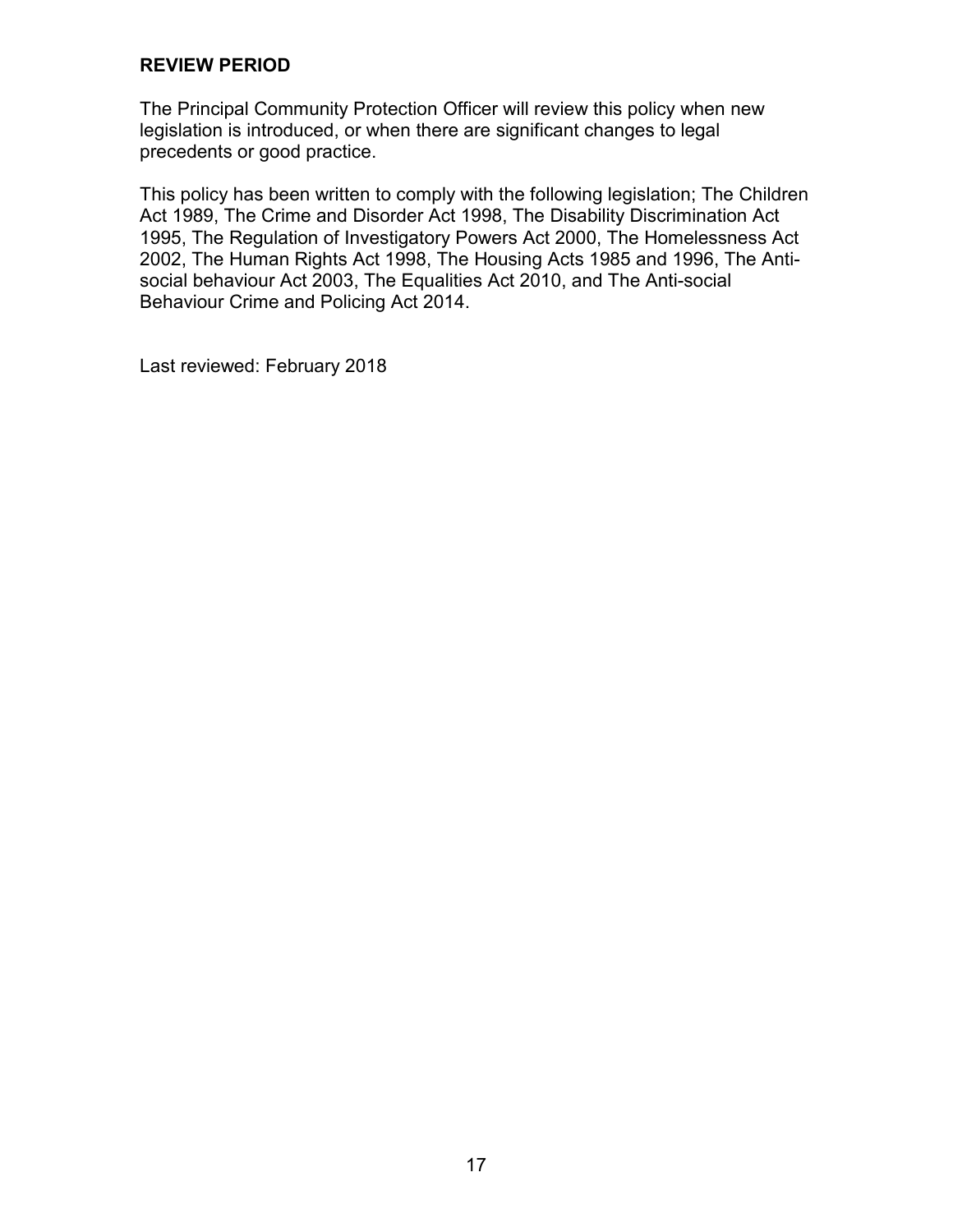# **APPENDIX 1 – RISK ASSESSSMENT**

Name: Address:

**Case No:** 

**This scorecard is designed to help you identify vulnerable victims, witnesses, and complainants. It should be used as a guide, and in combination with your own judgement (and that of your neighbourhood partnership) to help ascertain what support and protection is required in any given situation. All action taken as a result of your assessment should be discussed with the witness to ensure it meets their needs.**

|                                                                                            | Score |                                                                            |
|--------------------------------------------------------------------------------------------|-------|----------------------------------------------------------------------------|
| 1. Other than this occasion, how often do you                                              |       | 3 - Most Days 2 -most weeks 1- most months 0-only<br>5- Daily              |
| have problems?                                                                             |       | occasionally                                                               |
| 2. Do you think the current incident is linked                                             |       | $2 - Yes$ 0-No                                                             |
| to previous incidents ?                                                                    |       | If so why?                                                                 |
|                                                                                            |       |                                                                            |
| 3. Do you think the incidents are happening<br>more often and/or getting worse?            |       | 2 - Yes 0- No                                                              |
| 4. Do you know the offender/s?                                                             |       | 2- They know each other well 1 - They are known to each other 0 - No       |
| 5. Does the perpetrator, or their associates,                                              |       | 6 - Perpetrator or their associates are currently harassing the            |
| have a history of, or reputation for                                                       |       | complainant                                                                |
| intimidation or harassment?                                                                |       | 4 - Perpetrator of their associates have harassed the complainant in the   |
|                                                                                            |       | past.                                                                      |
|                                                                                            |       | 2 - Perpetrator or their associates have not harassed the complainant,     |
|                                                                                            |       | but do have a history or reputation for harassment or violent behaviour.   |
|                                                                                            |       | 0 - Perpetrator or associates have no history or reputation or harassment  |
|                                                                                            |       | or intimidation.                                                           |
| 6. Have you informed any other agencies                                                    |       | 0-yes $1-\overline{No}$                                                    |
| about what has happened?                                                                   |       | Details:                                                                   |
| 7. Do you think that this incident has                                                     |       | $\overline{4 - Y}$ ou<br>3 - Your family 1 - Your community 0 - No-one     |
| deliberately targeted                                                                      |       |                                                                            |
| 8. Do you think that this incident is                                                      |       | $3 - Yes$<br>$0 - No$                                                      |
| associated with your                                                                       |       | Details:                                                                   |
| faith/nationality/ethnicity/sexuality/gender or                                            |       |                                                                            |
| disability?                                                                                |       |                                                                            |
| 9. In addition to what has happened, do you                                                |       | $0 - No$<br>$3 - Yes$                                                      |
| feel that there is anything that is increasing                                             |       | Details:                                                                   |
| you or your household's personal risk (eg                                                  |       |                                                                            |
| because of personal circumstances ?                                                        |       |                                                                            |
| 10. How affected do you feel by what has                                                   |       | 5- Extremely 3 - A lot 2 - Moderately 1 - Affected a little 0 - Not at all |
| happened?                                                                                  |       |                                                                            |
| 11. Has yours or anyone's health been<br>affected as a result of this and any previous     |       | 3 - Physical Health 3 - Mental health<br>Details:                          |
| incidents?                                                                                 |       |                                                                            |
| 12. Do you have a Social Worker, Health                                                    |       | 1- $No$ $0 - Yes$                                                          |
| Visitor or other professional support?                                                     |       | Details:                                                                   |
|                                                                                            |       |                                                                            |
| 13. Do you have any family or friends to                                                   |       | 3- Lives alone and is isolated 3- Isolated from people who can offer       |
| support you?                                                                               |       | support                                                                    |
|                                                                                            |       | 1- Few people to draw on for support 0 - Close network for support.        |
| 14. Apart from any effect on you, do you                                                   |       | 3 - Local Community 1- Family                                              |
| think anyone else has been affected by what                                                |       | Details                                                                    |
| has happened?                                                                              |       |                                                                            |
| I hereby consent to St Albans Council                                                      |       | Signed:                                                                    |
| disclosing and discussing details of my case<br>with the Police, Social Services and other |       | Name:                                                                      |
| relevant agencies.                                                                         |       |                                                                            |
|                                                                                            |       |                                                                            |
|                                                                                            |       |                                                                            |